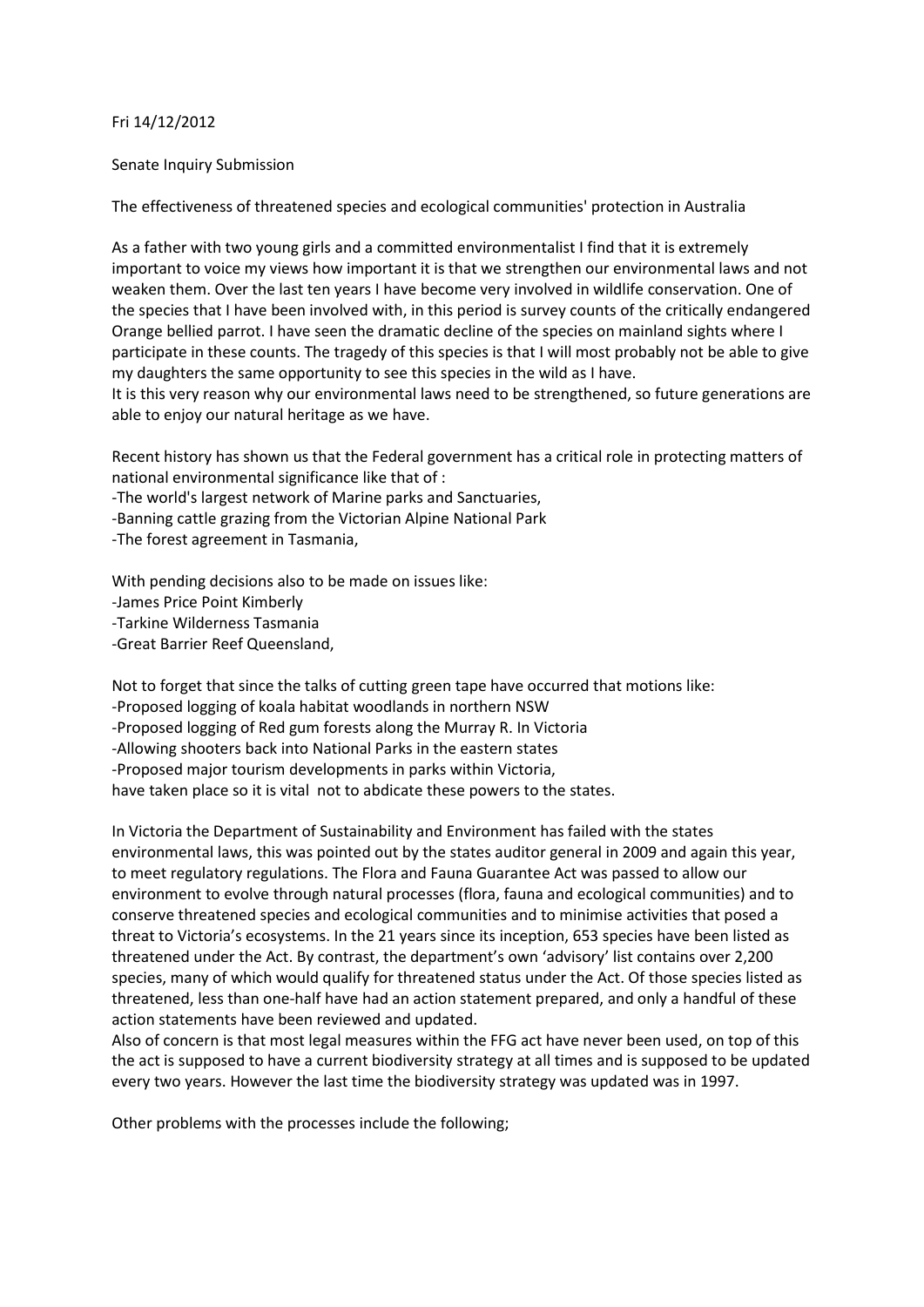• Under current legislation, (i.e. the Victorian flora and Fauna Guarantee Act 1988 and the federal Environment Protection and Biodiversity Conservation Act 1999) not all endangered or threatened species are protected – only those that have been listed are.

• There is no automatic process for a threatened species to be listed; listing depends on someone submitting an application. Often the professionals with the requisite knowledge to complete the application are so overwhelmed they don't have the time to do it, so an endangered species can remain unlisted for years.

• Once an application has been made for a species to be listed, the process of approval can take years.

• There is no emergency listing process, so a newly discovered species, or one that suddenly becomes critically endangered as a result of a catastrophic event is not protected until the process has been completed.

• After listing, it can take several more years for an action statement/recovery plan to be written, approved and adopted.

• Action statements are generally written by knowledgeable scientists and others but may be poorly constructed so that they do not give effective protection. They can be subject to interpretation and challenged in unintended ways that favour development and exploitation over conservation, as was highlighted in a case recently brought forward by a local community group (My Environment) in relation to Victoria's faunal emblem (the first such emblem in Australia) the Leadbeaters possum.

• Governments tend to support development and exploitation over conservation, even though they publicly espouse the importance of biodiversity protection. Like Tony Abbott calling himself a conservationist this year in his land mark speech about the environment, then making a reference about how a species of bird that had not been seen in an area on the Mornington peninsula for 25 years had stopped a development. The species in question was the critically endangered orange bellied parrot and just because this bird had not been seen here recently doesn't mean that it is not there. If Mr Abbott had bothered to find out more about the area in question or the species he would have known that the area is vast and hard to cover and observation of the species is mostly dependant on volunteers!

• Once the Action Statement or Recovery Plan has been written it may or may not be implemented; funding required for implementation may not be available.

• No one effectively ensures, supervises or monitors implementation.

• No one is held accountable for failure to implement an Action Statement or for failure of an implemented Action Statement to protect a threatened species.

• Action Statements and Recovery Plans are not reviewed and updated.

• In practice the main practical value of Action Statements and Recovery Plans appears to be that they are invoked by vested interests, government agencies and governments to claim that species are protected, even when the intended protection is not effective and the species continues to decline. This is something that I have also witnessed first hand with the Southern Brown Bandicoot on the Mornington peninsula.

So from our local level we are seeing the repercussions of these insubstantial processes time and time again as they end up causing a negative flow on effect from the highest level of government right down to the individual landowners and managers.

Below are a couple of examples that I have seen unfold in front of me,

1. The Tootgarook swamp is a shallow fresh water marsh it is 380 hectares in size, has recordings the EPBC listed Australasian Bittern, the EPBC migratory protected, Greenshank, Glossy Ibis, Latham's Snipe, Marsh Sandpiper, Sharp Tailed Sandpiper, White-throated Needletail, Eastern Great Egret, and Eastern Cattle Egret. The FFG listed, White-bellied Sea-eagle, Intermediate Egret, Baillon's Crake, Australian Shoveler, Swamp Skink, White- footed Dunnart, and Lewin's Rail.